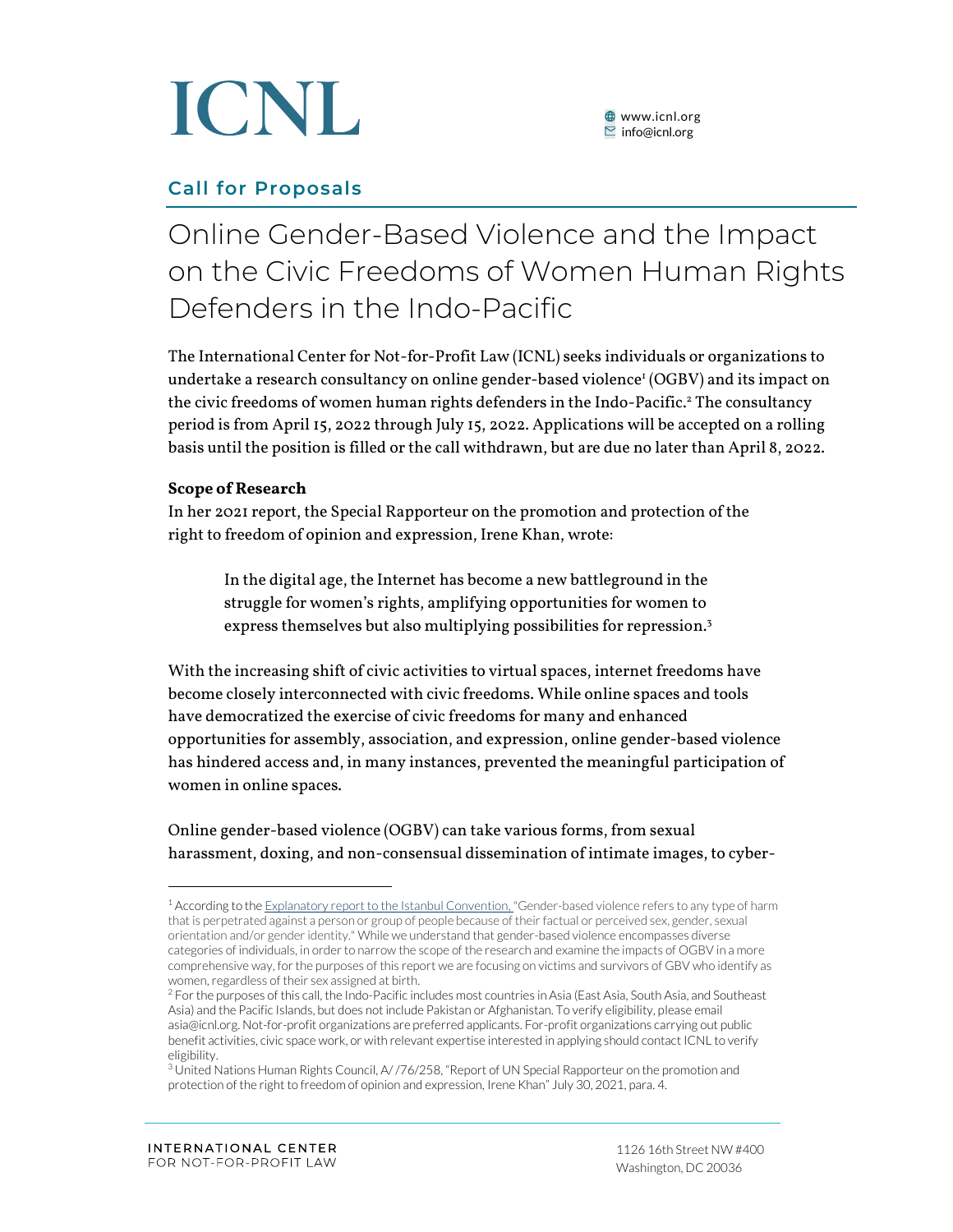## **ICNL** INTERNATIONAL CENTER

3/28/2022

flashing, cyber-stalking, and threats of rape or other forms of violence. In many cases, OGBV and offline gender-based violence are a continuum, with online harassment and threats that violate or chill the exercise of civic freedoms translating into actual physical violence. Women human rights defenders,<sup>4</sup> in particular, suffer disproportionate adverse impacts from online gender-based violence.

As the Special Rapporteur on the situation of human rights defenders has highlighted:

[M]any women defenders continue to face significant risks in their human rights practice. They often face the same risks that defenders who are men face, for women defenders, too, are subject to restrictions on rights and fundamental freedoms and live in the same social, cultural and political milieux that shape responses to human rights. However, women defenders often face additional and different risks and obstacles that are gendered, intersectional and shaped by entrenched gender stereotypes and deeply held ideas and norms about who women are and how women should be. 5

Among other forms of threats and violence faced, women human rights defenders are often subjected to online harassment, violence, and attacks. The cases of journalist Rana Ayyub in India and activist Alia Affendy in Malaysia exemplify the types of OGBV routinely experienced by women human rights defenders in the Indo-Pacific. [Rana Ayyub,](https://www.aljazeera.com/news/2022/2/21/india-journalist-ayyub-faces-judicial-harassment-un-experts) an investigative journalist who had been critical of the BJP government, was subjected to an online hate campaign that included doxing, sexual harassment and threats of sexual violence via social media, and circulation of a pornographic deepfake video with her face. Th[e psychological effects](https://www.theguardian.com/world/2022/feb/27/reviled-harassed-abused-narenda-modis-most-trenchant-critic-speaks-out) on her have included insomnia, inability to eat, thoughts of self-harm, and symptoms of dissociative disorder. [Alia](https://www.thestar.com.my/lifestyle/family/2021/12/08/addressing-online-misogyny-and-harassment)  [Affendy,](https://www.thestar.com.my/lifestyle/family/2021/12/08/addressing-online-misogyny-and-harassment) an activist who had previously worked with NGO Sisters in Islam (itself the subject of ongoing misogynistic attacks) and who had aired views that were critical of Malaysia's 2020 change of government, was doxed and harassed online to the point where she felt physically unsafe and had to deactivate all of her online profiles. Unfortunately, Ayyub's and Affendy's experiences are by no means isolated instances, but are indicative of the types of OGBV regularly experienced by women human rights defenders.

This research seeks to undertake a cross-cutting analysis and to identify trends in the Indo-Pacific related to OGBV as an obstacle to the exercise of civic freedoms by

<sup>4</sup> According to th[e UN Office of the High Commissioner on Human Rights](https://www.ohchr.org/en/issues/srhrdefenders/pages/defender.aspx#:~:text=To%20be%20a%20human%20rights,economic%2C%20social%20and%20cultural%20rights.), "To be a human rights defender, a person can act to address any human right (or rights) on behalf of individuals or groups. Human rights defenders seek the promotion and protection of civil and political rights as well as the promotion, protection and realization of economic, social and cultural rights." In the context of this call for proposals, human rights defenders may include journalists, civil society activists, and other individuals working to promote human rights.

<sup>5</sup> United Nations Human Rights Council, A/HRC /40/60, "Report of UN Special Rapporteur on the situation of human rights defenders, Michael Forst" Jan 10, 2019, para. 6.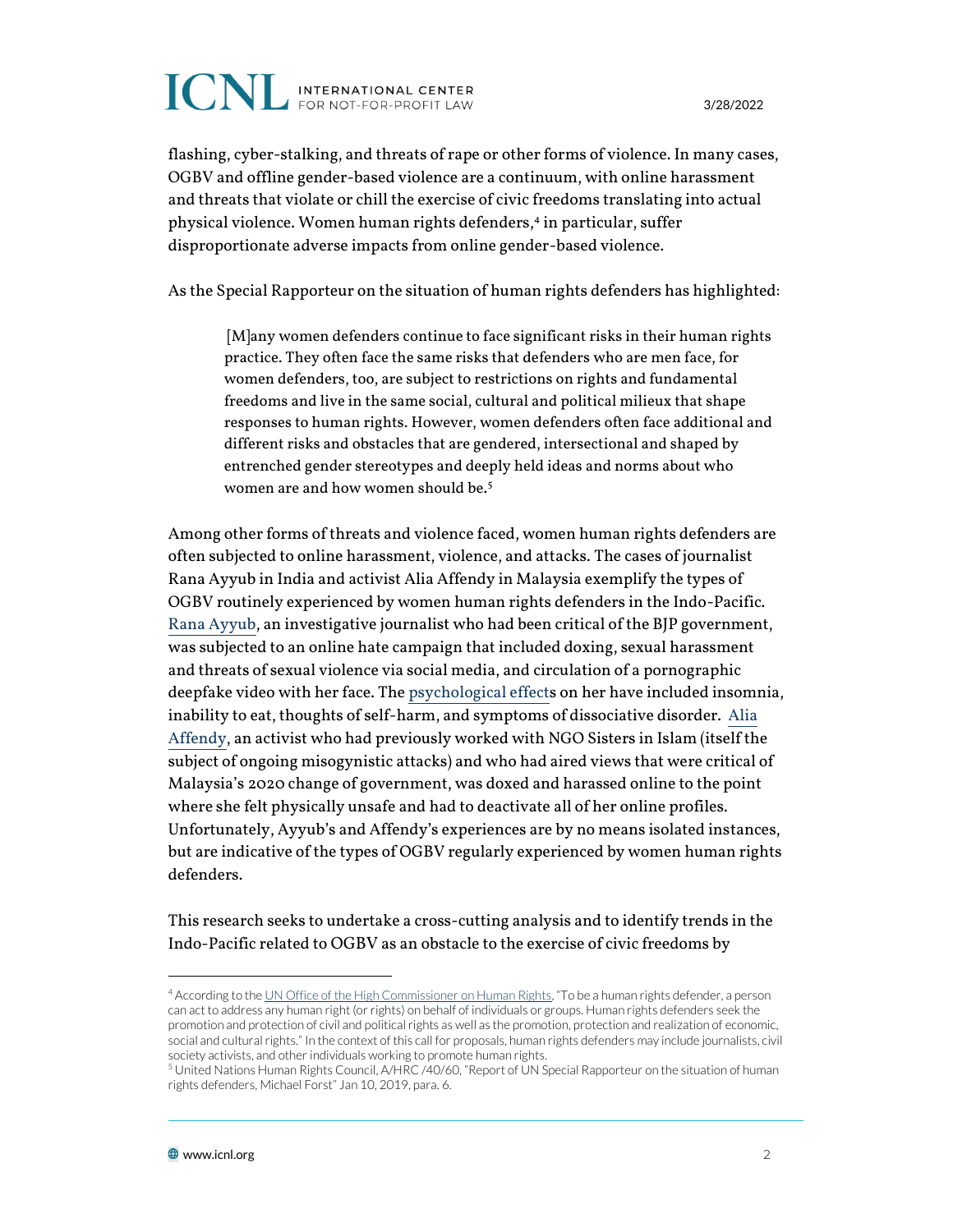women human rights defenders. The major questions to be addressed by this research are:

- 1) What types/forms of OGBV ((i.e., doxing, sexual harassment, deepfakes, threats of violence, etc.) are most commonly experienced by women human rights defenders in the Indo-Pacific?
- 2) What are the most common impacts (e.g., diminished physical safety, diminished economic security, silencing of defenders, and adverse effects on psychological and physical well-being) of OGBV on the exercise of civic freedoms by women human rights defenders?
- 3) What resources or strategies have women human rights defenders found helpful in preventing and responding to the threat of OGBV?

ICNL is seeking an individual or organizational researcher to conduct primary research employing varied techniques such as surveys, case studies, and interviews/fieldwork, to gather information around the impact of OGBV on the civic freedoms of women human rights defenders in the Indo-Pacific region. This study will examine at least 6 countries in the Indo-Pacific (including at least 2 countries in South Asia and at least 2 countries in Southeast Asia). ICNL will conduct a literature review that includes an examination of the relevant legal framework in each country, and of data around prevalence, while the consultant will focus on primary research around trends with regard to types/forms and the impact of OGBV on the exercise of civic freedoms by women human rights defenders (including, but not limited to, threats to physical safety, threats to economic security, silencing of defenders, and adverse effects on psychological and physical well-being).

The final report will aim to present trends related to the forms of OGBV frequently experienced by women HRDs (including through survey data and illustrative case studies); discuss the most common impacts of OGBV on women HRDs (including through survey data and illustrative case studies); provide an overview of the legal frameworks across the focus countries; and identify policy gaps and make corresponding recommendations for policy reform as well as responsive tools and strategies.

Proposed research methodologies should be included in the proposal, and can be finalized in consultation with ICNL.

#### Scope of Work

The individual or organizational consultant will be responsible for:

1. Conducting comprehensive primary research on the impact of online gender-based violence on the civic freedoms of women human rights defenders. Research should include primary research, including through surveys to quantify prevalence among and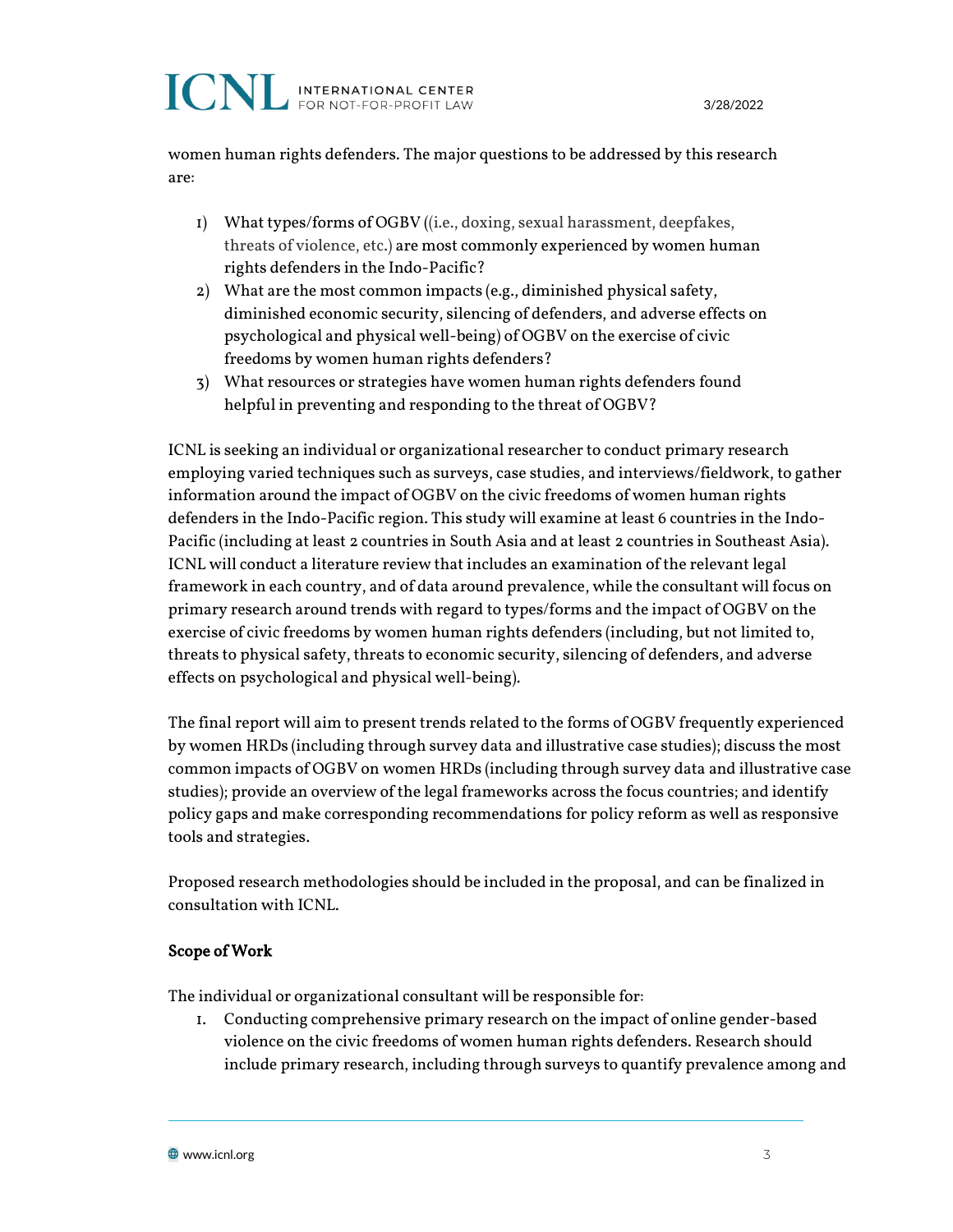impact of OGBV on women human rights defenders, as well as interviews with women human rights defenders to gain qualitative insights. Surveys should be conducted among a minimum of 25 women human rights defenders in each of six different countries.

2. Providing to ICNL a report synthesizing the key findings of the research and highlighting regional trends—to be incorporated by ICNL into a final research product—including case studies of the experiences of at least 3 women human rights defenders in at least 6 countries (with a minimum of three case studies per country).

#### Content of Proposal

Interested applicants should submit a proposal addressing the following topics:

- Describe the scope of the research to be undertaken, including all research methodologies to be employed. Please include any revisions to the Scope of Research presented above, the methodology for conducting the research, and the timeline, recognizing that activities must be completed no later than July 15, 2022.
- Describe applicant's experience relevant to online gender-based violence, as well as undertaking qualitative research, including the specific trauma-informed methods they will use when interviewing or engaging with victims/survivors.
- If more than one person will be involved in this project, describe who will undertake different aspects of the project. ICNL reserves the right to approve or reject the use of any personnel.
- The cost proposal/line-item budget for this consultancy. The pricing for the cost proposal must be in USD and fully itemized. For personnel costs, please list each person to be involved in this project, the proposed daily rate(s) and number of days. All other costs, if any, should be listed and explained. The proposed price should be inclusive of all taxes. ICNL expects to issue one Firm Fixed Price contract with a ceiling of no more than USD \$5,000.

#### Selection Criteria

Applications will be evaluated based on the following factors:

- Compliance with eligibility requirements and application procedures.
- Demonstrated experience of the applicant in conducting quantitative and qualitative research.
- Quality of proposed project, including the project's innovations, the proposed methodology/design, and feasibility of the project (e.g., activities are targeted to achieve stated results, and anticipated results are realistic and attainable).
- Proposed budget and value for money.